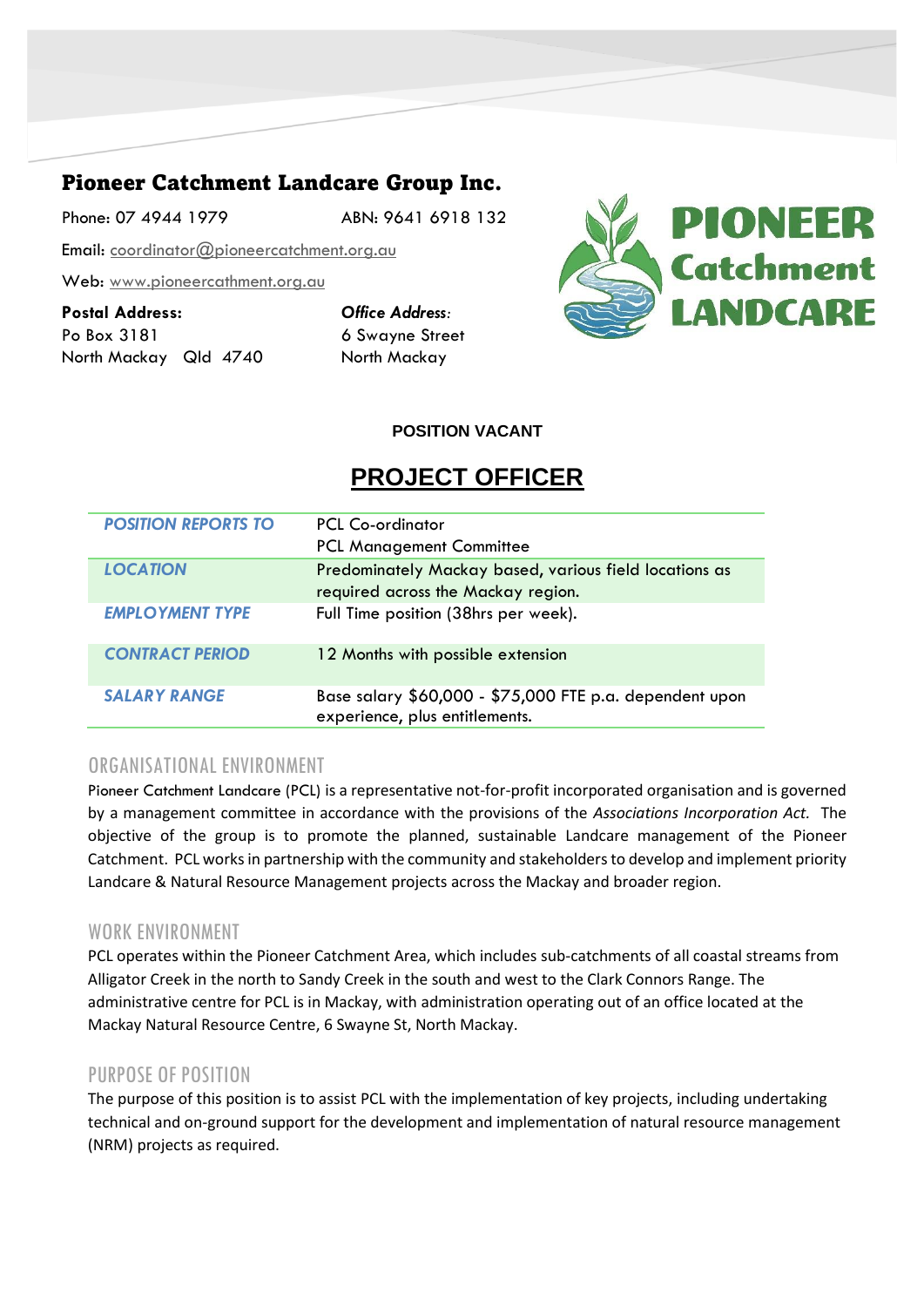The position will encourage the involvement of the community and land managers in natural resource management (NRM) including bush and coastal regeneration activities; land management including native vegetation and pest management; and water quality monitoring. The position will also contribute to community capacity building on NRM issues via facilitation of awareness raising events, workshops and regular volunteer activities.

The project officer will execute delivery of projects as specified under the relevant project service agreements and the guidance and management of the Coordinator.

The position requires work outside normal office hours and can include early morning starts, evenings and weekends. Activities which may occur outside of normal work hours include attendance at meetings, facilitation and attendance at events, volunteer group activities, and landholder property visits. Flexibility with start and finishing times is required.

# PRIMARY DUTIES AND RESPONSIBILITIES

Under the direction of the PCL Coordinator, the Project Officer will be responsible for the delivery of natural resource management activities and projects within the Pioneer Catchment region. Duties will include but are not limited to the following:

- Liaise with landholders and undertake property site visits/assessments;
- Investigate and assist in the resolution of issues raised by property owners regarding land management issues;
- Assist landholders with plant and weed identification;
- Prepare land management plans;
- Facilitate and manage the PCL volunteer team;
- Attend workshops, working group and other stakeholder/partnership meetings;
- Organisation of stakeholder/community field events and workshops;
- Development of project case studies;
- Carry out revegetation activities;
- Carry out pest management activities;
- Carry out monitoring and reporting activities;
- Working with stakeholders, community groups and school groups;
- Propagation of local native plants;
- Set up display stalls and attend local events such as the Sustainability Markets, Pioneer Valley Show and the Grazing Forum;
- Provide updates to PCL's social media platforms;
- Undertake other duties as directed by the Coordinator and/or the PCL Management Committee.

Upon commencement of the role, the Project Officer will be provided with a work plan that outlines the projects that they are responsible for delivering. Specific project deliverables and budgets/timeframes are outlined in each project's contractual agreement. The project officer will be responsible for managing their project budgets, timelines, and reporting requirements.

Should further funding/projects be awarded to PCL within the contracted employment period, these maybe added to the Project Officer's work plan.

# PRIMARY DELEGATIONS AND ACCOUNTABILITIES

#### Key Performance Indicators

Performance in the position will be based on achievement of the following outcomes.

- Effective and timely delivery of PCL projects.
- Knowledge of the job: Exhibit job-relevant knowledge and skills needed to perform the duties and requirements of the job.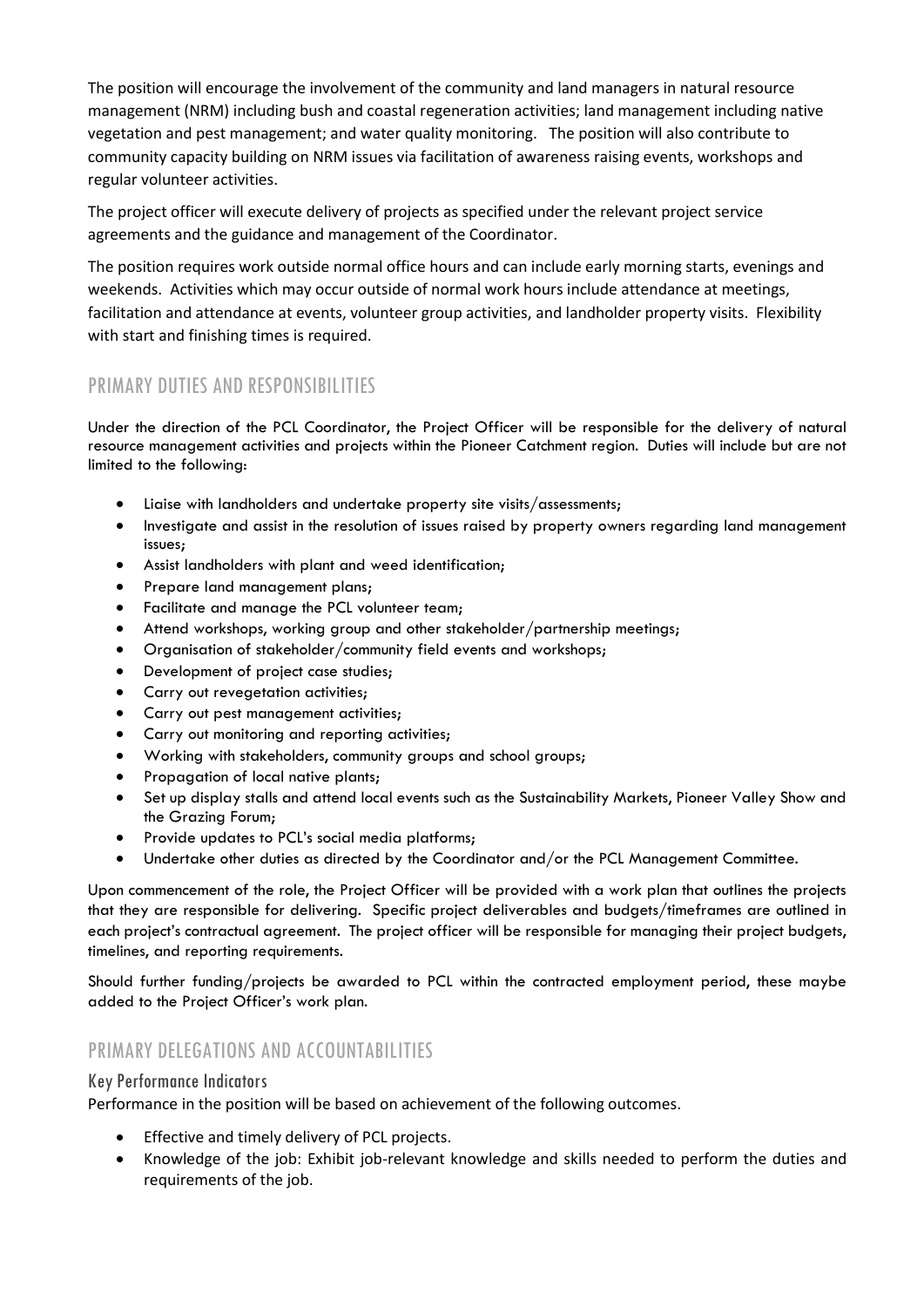- Attendance: Report to work on a timely basis and stay on the job.
- Productivity: Plan and prioritise work, set and accomplish goals, use available resources and complete tasks accurately and on schedule.
- Teamwork: Exhibit willingness to work as a team member.
- Interpersonal relations and customer service: Exhibit a good working relationship with peers, supervisors, stakeholders, volunteers and the public.
- Communication: Effectively communicate in oral and written disciplines with a broad range of stakeholders.
- Dependability: Demonstrates reliability in performing work tasks and carry out instructions. Exhibits willingness to take on responsibilities and to be accountable for them.

#### Reporting

The position reports to the Coordinator and is required to work closely with other key members of the PCL team.

#### Personnel

The occupant of the position must be committed to maintaining a safe, equitable and harassment free workplace.

# **AS PART OF THIS POSITION THE PROJECT OFFICER WILL BE REQUIRED TO UNDERTAKE ACTIVITIES IN/ON SCHOOL GROUNDS, KINDY GARDENS AND DAYCARE FACILITIES. IT IS A REQUIREMENT ON THESE PREMISIES THAT ALL STAFF AND PEOPLE WORKING ON SITE MUST BE UP TO DATE WITH COVID-19 VACCINATIONS.**

### REQUIRED KNOWLEDGE, SKILLS, AND ABILITIES

These requirements are representative, but not all-inclusive, of the knowledge, skill, and ability required to perform the role.

#### *Essential*

- TAFE/Tertiary Qualifications in environmental studies or similar;
- Have a least 12 months experience as a team leader and/or managing staff;
- Have at least 12 months experience undertaking environmental work;
- Queensland manual driving licence and experience driving long distances and/or off-road/4WD;
- Must be motivated and physically capable of working in challenging environments and the North Queensland heat;
- Experience in land management activities such as weed control, bush regeneration and tree planting;
- Local native plant and weed identification skills;
- Ability to implement a risk assessment process and manage safety on site;
- Have a high level of computer literacy in Word, Excel, Publisher and Outlook;
- Ability to be flexible with work hours, i.e., early starts or weekends;
- Experience in engaging with Stakeholders, Landholder and Community Members.

#### *Desirable skills/qualifications and experience that will be highly regarded*

- Pest management skills;
- Good knowledge of GIS software;
- ACDC Licence;
- Senior First Aid Certificate;
- Working with children blue card;
- Experience in funding applications;
- Experience in project management and delivery of projects within budget;
- Working with volunteers, community groups, and/or school groups;